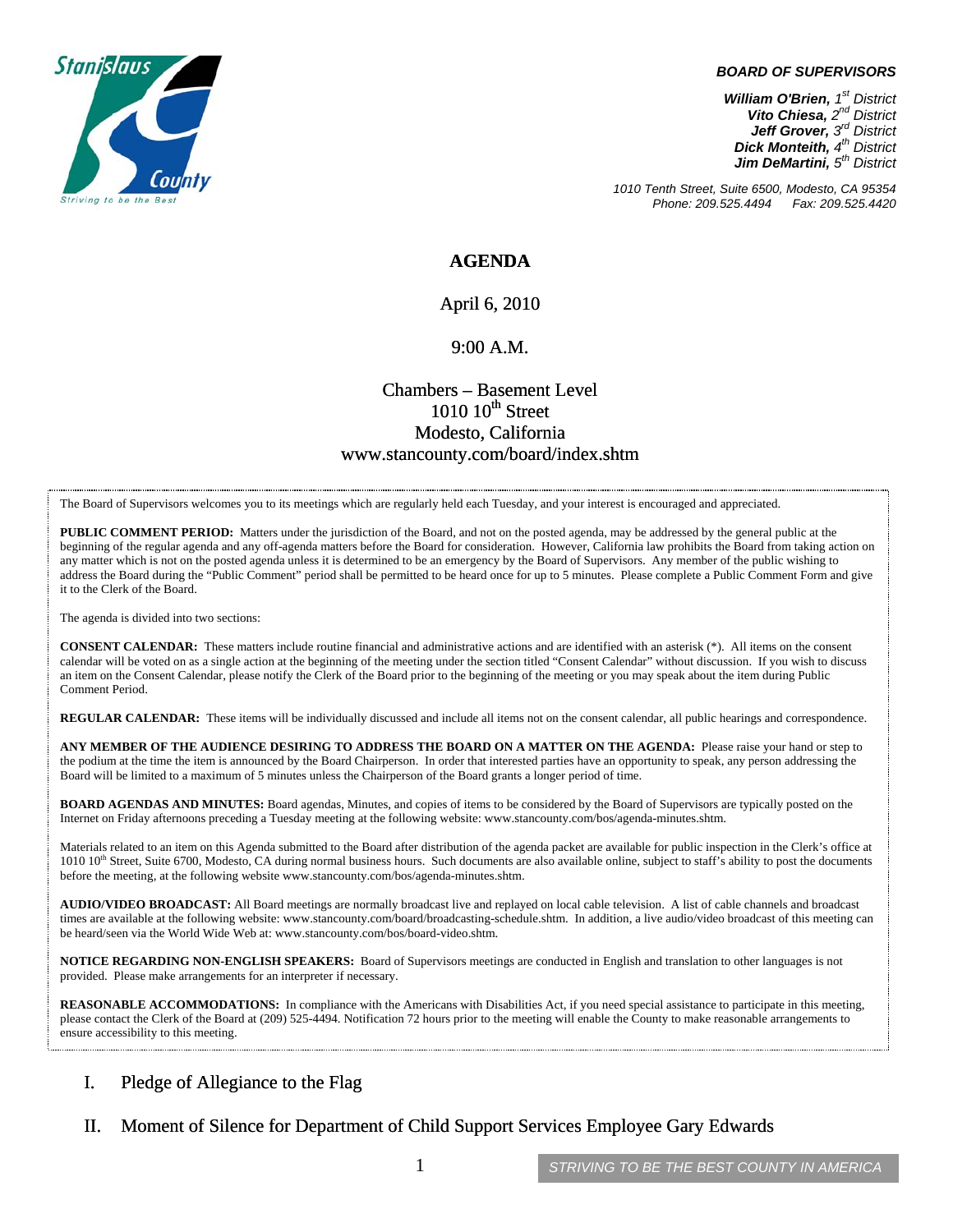- III. Presentation: Fitness Challenge Award Recipients
- IV. Public Comment Period
- V. Consent Calendar
- VI. Agenda Items
	- A. Miscellaneous
	- \* 1. Approval of the Minutes for March 30, 2010 ([View Item\)](http://www.stancounty.com/bos/minutes/2010/min03-30-10.pdf)
	- \* 2. Approval of Appointment of:
		- a. Janette Jameson to the Stanislaus Child Development Local Planning Council ([View Item\)](http://www.stancounty.com/bos/agenda/2010/20100406/A02a.pdf)
		- b. Vaughn Brenda to the Advisory Board on Substance Abuse Programs ([View Item\)](http://www.stancounty.com/bos/agenda/2010/20100406/A02b.pdf)
	- \* 3. Approval to Commend:
		- a. Stanislaus Medical Society Upon their 100<sup>th</sup> Anniversary ([View Item\)](http://www.stancounty.com/bos/agenda/2010/20100406/A03a.pdf)
		- b. Dave Ashleigh Upon the Naming of the Modesto Junior College Pool as the "Dave Ashleigh Aquatics Center" ([View Item\)](http://www.stancounty.com/bos/agenda/2010/20100406/A03b.pdf)
	- \* 4. Approval to Proclaim:
		- a. April 11-17, 2010 as National Library Week in Stanislaus County ([View Item\)](http://www.stancounty.com/bos/agenda/2010/20100406/A04a.pdf)
		- b. May 1, 2010 as Law Day in Stanislaus County ([View Item\)](http://www.stancounty.com/bos/agenda/2010/20100406/A04b.pdf)
	- \* 5. Approval to Authorize the Chairman of the Stanislaus County Board of Supervisors to Sign and Submit Property Owner Ballots in Support of the Formation of County Service Area 28 - Grayson for those Properties Owned by Stanislaus County ([View Item\)](http://www.stancounty.com/bos/agenda/2010/20100406/A05.pdf)
	- B. Chief Executive Office
	- \* 1. Approval to Retain the Certified Public Accounting Firm of Brown Armstrong Accounting Corporation to Conduct the Annual County Audit for Fiscal Year Ending June 30, 2010 – Auditor-Controller ([View Item\)](http://www.stancounty.com/bos/agenda/2010/20100406/B01.pdf)
	- \* 2. Approval of Amendments to the Agreements for Mental Health and Ancillary Services for Fiscal Year 2009-2010 – Behavioral Health and Recovery Services ([View Item\)](http://www.stancounty.com/bos/agenda/2010/20100406/B02.pdf)
	- \* 3. Approval to Adopt the Proposed Identity Theft Prevention Program (ITPP) as the County's Red Flag Policy to Comply with the Amended Federal Fair and Accurate Credit Transaction Act of 2003 – Chief Executive Office ([View Item\)](http://www.stancounty.com/bos/agenda/2010/20100406/B03.pdf)
	- \* 4. Approval for the Health Services Agency to Prepare for and Conduct an H1N1 Public Awareness Campaign, and to Contract with Kit L. Lloyd Productions for Professional Services in an Amount Not to Exceed \$325,045 Funded by the Centers for Disease Control (CDC) – Health Services Agency ([View Item\)](http://www.stancounty.com/bos/agenda/2010/20100406/B04.pdf)
	- \* 5. Approval for the Nuevo Pacto Church, a Partner of Nineveh Outreach, to Have Exclusive Use of an Area Within Fairview Park on Saturdays Beginning April 10, 2010, Ending December 4, 2010 and Waiver of Fees for Exclusive Use – Parks and Recreation ([View Item\)](http://www.stancounty.com/bos/agenda/2010/20100406/B05.pdf)
	- \* 6. Approval for the Stanislaus County District Attorney Victim Services Unit to Have Exclusive Use of the Courthouse Lawn Park and the Victim's Garden of Healing on Wednesday, April 21, 2010 for the National Crime Victims' Rights Week Event – Parks and Recreation ([View Item\)](http://www.stancounty.com/bos/agenda/2010/20100406/B06.pdf)
	- \* 7. Approval for the Central Coast Racers Under the Son to Have Exclusive Use of Deer Creek Campgrounds and the Recreation Hall at Frank Raines Regional Park for their  $2^{nd}$ Annual Fun Run Beginning April 16, 2010 and Ending April 18, 2010 – Parks and Recreation ([View Item\)](http://www.stancounty.com/bos/agenda/2010/20100406/B07.pdf)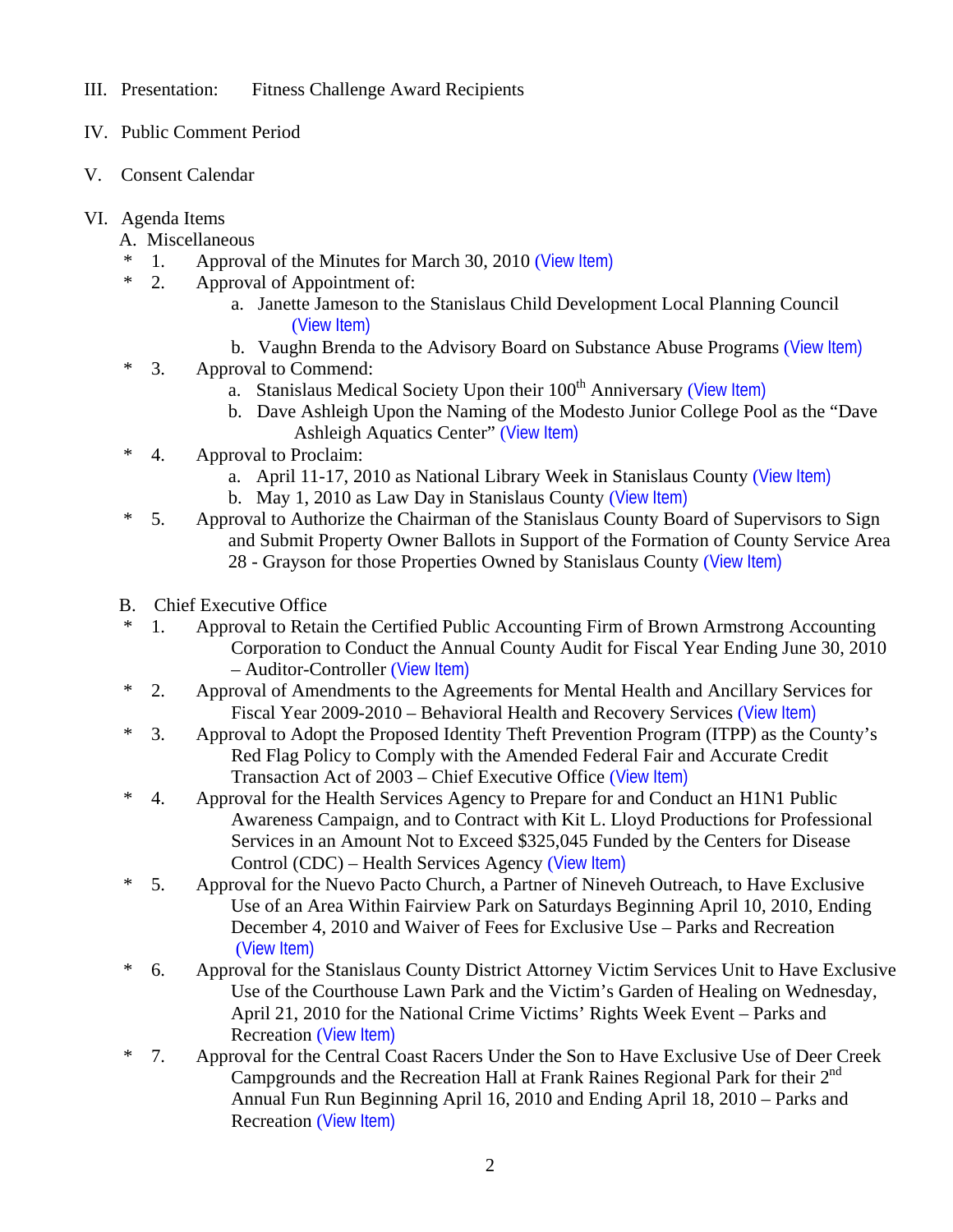- \* 8. Approval to Accept the Stanislaus County Treasury Pool's February 2010 Monthly Investment Report – Treasurer-Tax Collector ([View Item\)](http://www.stancounty.com/bos/agenda/2010/20100406/B08.pdf)
- \* 9. Approval to Award a Contract for Professional Architectural Design Services for the Development of a Comprehensive Scope of Work for Phase III Tenant and Site Improvements at the Nick W. Blom Salida Library to Pacific Design Associates, Inc. and Related Actions – Chief Executive Office ([View Item\)](http://www.stancounty.com/bos/agenda/2010/20100406/B09.pdf)
- \* 10. Approval to Rescind the Sole-Source Purchase of a Polymerase Chain Reaction (PCR) System with Roche Diagnostic Corporation and Approve a Revised Project to Purchase, Renovate and Install a Polymerase Chain Reaction (PCR) System for the Health Services Agency Public Health Laboratory – Chief Executive Office ([View Item\)](http://www.stancounty.com/bos/agenda/2010/20100406/B10.pdf)
	- 11. Approval of Labor Cost Reduction Agreements for County Employees for Fiscal Years 2010-2011 and 2011-2012; A Voluntary Separation/Retirement Incentive Program for Represented and Unrepresented County Employees for Fiscal Year 2010-2011 and a Modification to the Retirement Benefits for Unrepresented Employees to be Hired after December 31, 2010 and Related Actions – Chief Executive Office ([View Item\)](http://www.stancounty.com/bos/agenda/2010/20100406/B11.pdf)
- C. Department of Public Works
- \* 1. Approval to Consider and Adopt a Resolution of Necessity to Acquire Real Property or Interest in Real Property by Eminent Domain for the State Route 219 Widening Project, Parcel Owner HAJ Ranch, a Partnership, et al., APN: 004-068-007, 10-Sta-219-KP 4.80, Parcel 16304-1,2 ([View Item\)](http://www.stancounty.com/bos/agenda/2010/20100406/C01.pdf)
- D. Department of Planning and Community Development
- \* 1. Approval to Set a Public Hearing for April 20, 2010 at 6:40 p.m. to Consider Planning Commission's Recommendation for Approval of General Plan Amendment No. 2009-01 and Rezone Application No. 2009-02, Derrel's Mini Storage ([View Item\)](http://www.stancounty.com/bos/agenda/2010/20100406/D01.pdf)
- \* 2. Approval to Set a Public Hearing on April 20, 2010 at 6:35 p.m. to consider Planning Commission's Recommendation for Approval of General Plan Amendment No. 2009- 04, Housing Element Update ([View Item\)](http://www.stancounty.com/bos/agenda/2010/20100406/D02.pdf)
- \* 3. Approval for the Department of Planning and Community Development to Use Public Facility Fees to Complete the Comprehensive General Plan Update ([View Item\)](http://www.stancounty.com/bos/agenda/2010/20100406/D03.pdf)
- E. County Counsel

## VII. Scheduled Matters

9:05 a.m. Public Hearing to Consider Adopting a Negative Declaration for the JND Thomas Co., Inc., Application for Permit to Operate a Food Processing By-product Use Site – Environmental Resources ([View Item\)](http://www.stancounty.com/bos/agenda/2010/20100406/PH905.pdf)

# VIII.Correspondence

- 1. This Board has received a letter from the Building Industry Association of Central California regarding Williamson Act Contract decisions by the Board of Supervisors. ([View Item\)](http://www.stancounty.com/bos/agenda/2010/20100406/Corr01.pdf) (Recommendation: Refer to County Counsel.)
- 2. This Board has received a letter from Doctors Medical Center regarding their decision to cease the operation of the Sweet Success Diabetic Program. ([View Item\)](http://www.stancounty.com/bos/agenda/2010/20100406/Corr02.pdf) (Recommendation: Refer to the Health Services Agency.)